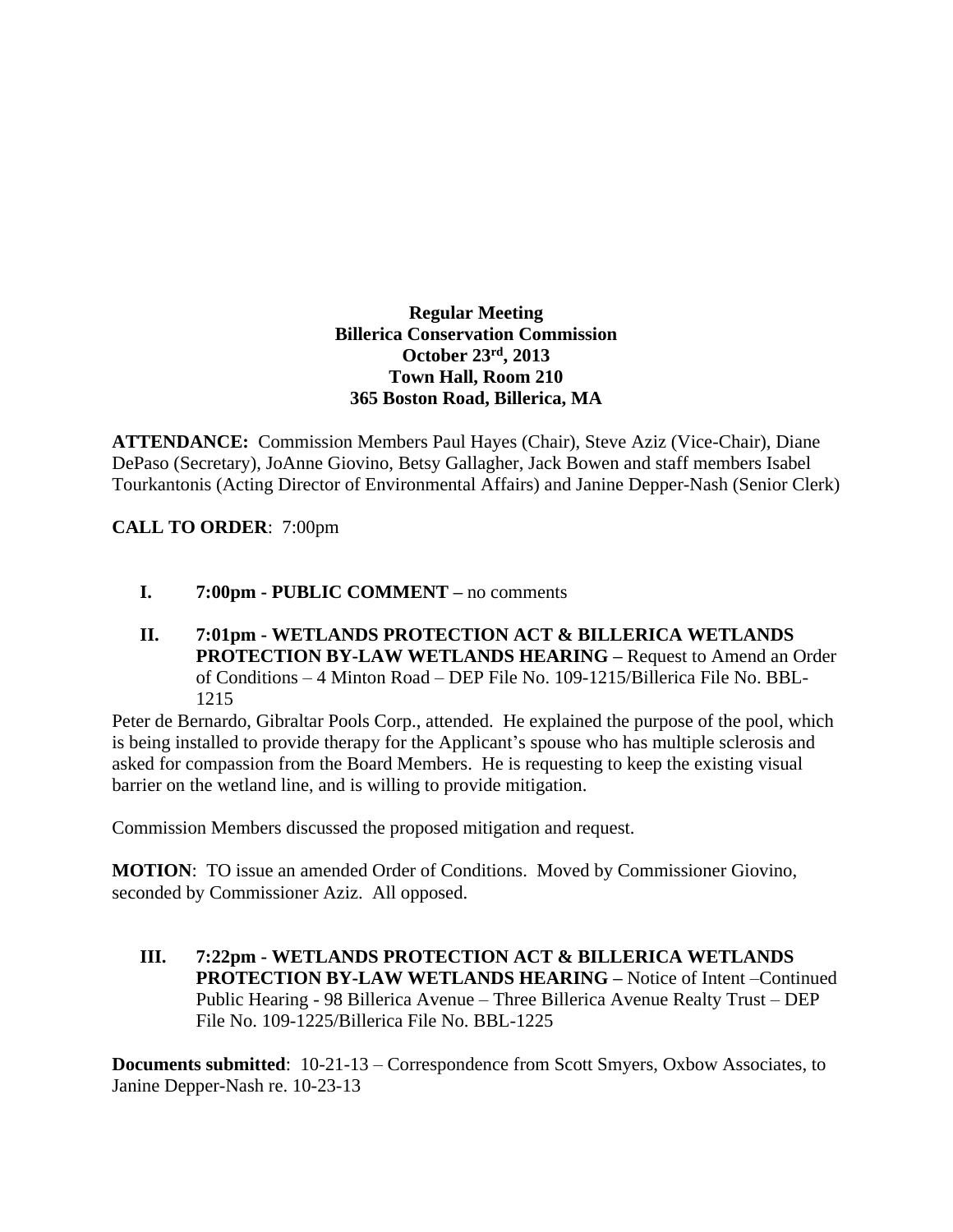**MOTION:** TO continue this Hearing to November 13<sup>th</sup>, 2013. Moved by Commissioner DePaso, seconded by Commissioner Giovino. Carried. All in favor.

**IV. 7:23pm - WETLANDS PROTECTION ACT & BILLERICA WETLANDS PROTECTION BY-LAW WETLANDS HEARING –** Notice of Intent – Continued Public Hearing - 92 Bridle Road – David & Mary Jean Murphy – DEP File No. 109-1227/Billerica File No. BBL-1227

The Applicant's nephew Tim Scalley, attended. He reviewed the project then reviewed what has been done since the last hearing. He has provided a new wetland report and started cleaning up debris. They are proposing a drainage pit and plantings along the wetland line.

Members discussed possible conditions: the Applicant will submit a mitigation plan to staff for review; when the fence is replaced it be moved closer to the 25' buffer; that miscellaneous landscaping debris be removed; that plantings be added along the slope to enhance the buffer zone and stabilize the slope; and that knotweed be controlled.

**MOTION:** TO grant a variance to S3.03.C.3. Moved by Commissioner Giovino, seconded by Commissioner DePaso. Carried. All in favor.

**MOTION:** TO grant a variance to S3.03.C.2. Moved by Commissioner Giovino, seconded by Commissioner DePaso. Carried. All in favor.

**MOTION:** TO close this Hearing, sign and issue an Order of Conditions within 21 days. Moved by Commissioner Giovino, seconded by Commissioner DePaso. Carried. All in favor.

**V. 7:47pm - WETLANDS PROTECTION ACT & BILLERICA WETLANDS PROTECTION BY-LAW WETLANDS HEARING –** Notice of Intent – Continued Public Hearing - 2 Nashua Road – William French - DEP File No. 109- 1220/Billerica File No. BBL-1220

**Documents submitted: 10-8-13** – Supplemental Information for Notice of Intent, 2 Nashua Road

**MOTION:** TO continue this Hearing to November 13<sup>th</sup>, 2013 at the request of the Applicant. Moved by Commissioner DePaso, seconded by Commissioner Aziz. Carried. All in favor.

**VI. 7:48pm - WETLANDS PROTECTION ACT & BILLERICA WETLANDS PROTECTION BY-LAW WETLANDS HEARING –** Notice of Intent – Continued Public Hearing - 9 Brick Kiln Road – Swaminarayan World Organization – DEP File No. 109-1221/Billerica File No. BBL-1221

**Documents submitted:** 10-13-13 – Correspondence from Stan Dillis to Isabel Tourkantonis re. Request to Continue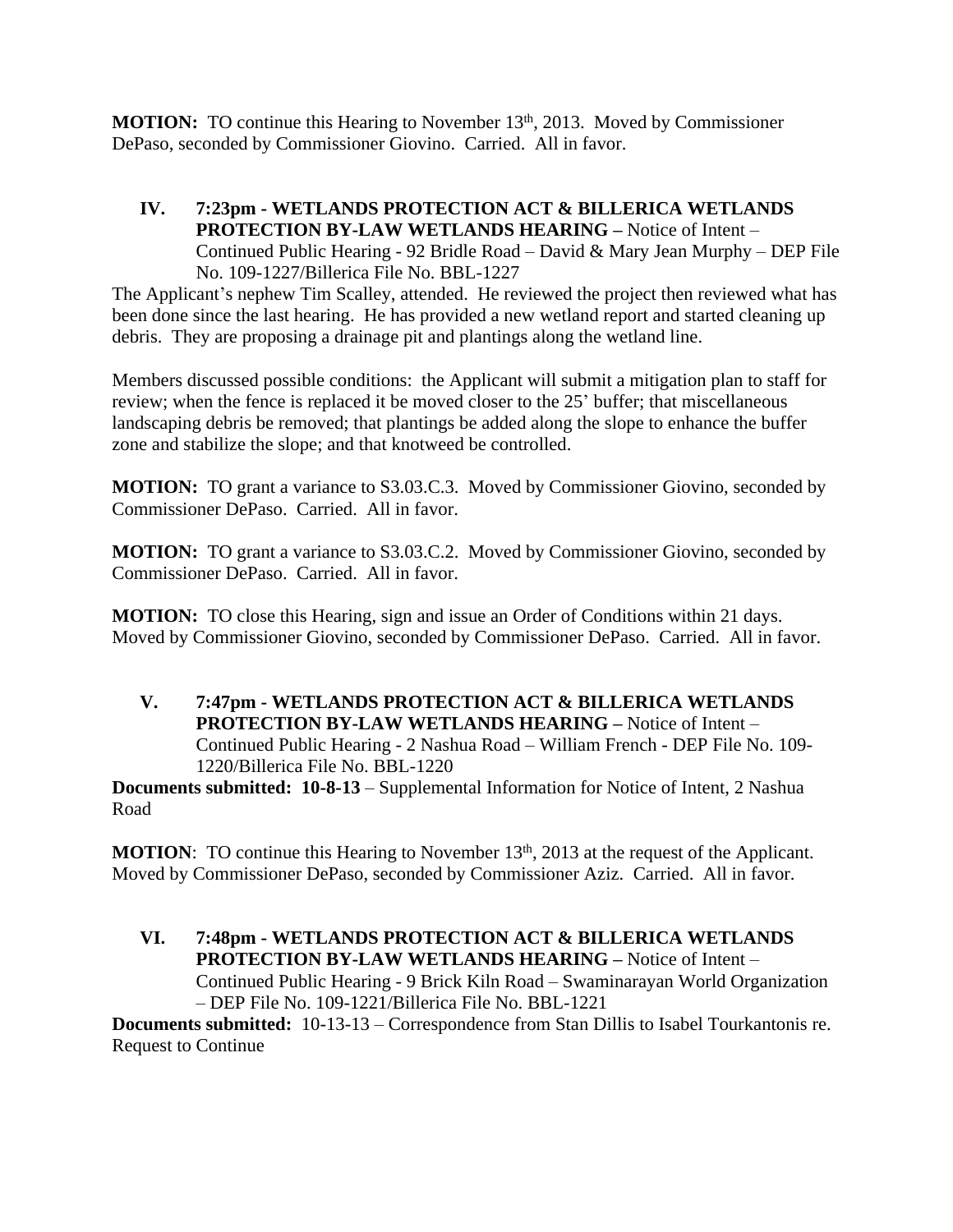**MOTION:** TO continue this Hearing to November 13<sup>th</sup>, 2013 at the request of the Applicant. Moved by Commissioner DePaso, seconded by Commissioner Aziz. Carried. All in favor.

## **VII. 7:49pm - WETLANDS PROTECTION ACT & BILLERICA WETLANDS PROTECTION BY-LAW WETLANDS HEARING –** Notice of Intent – 29 Ironwood St – Larry L'Heureux – DEP File No. 109-1228/Billerica File No BBL-1228

**Documents submitted:** Notice of Intent for 29 Ironwood Street with attached plan titled Compilation Plan for the Wetlands Examination at the L'Heureux Home, prepared by Express Surveying, signed and stamped by Curtis Johnson, dated 4-13-13, revised 10-11-13, Scale  $1"=\!\!30"$ 

-**10-15-13** – Revised Narrative for Notice of Intent, 29 Ironwood St

Leah Basbanes, Basbanes Wetland Consulting, attended representing the Applicant. She explained they are proposing to build an addition consisting of an in-law apartment and install a new septic system. They will install a visual barrier along the 25' No Disturb Line using markers, and will do restoration work for any disturbance within the 25' No Disturb area.

Commission Members requested a condition that the area around the pool remain pervious and a condition that rocks or shrubs be used as a visual barrier along the edge of the lawn.

**MOTION:** TO grant a variance to S3.03.C, No Alteration Zone. Moved by Commissioner Giovino, seconded by Commissioner DePaso. Carried. All in favor.

**MOTION:** TO grant a variance to S3.03.C to do restoration work within the 25' No Alteration Zone. Moved by Commissioner Giovino, seconded by Commissioner DePaso. Carried. All in favor.

**MOTION:** TO close this Hearing, sign and issue an Order of Conditions within 21 days. Moved by Commissioner Giovino, seconded by Commissioner DePaso. Carried. All in favor.

## **VIII. ADMINISTRATIVE MATTERS/DIRECTOR'S REPORT Request for Certificate of Compliance:**

109-786/BBL-786-12 Juniper St – The Director reported that a Certificate of Compliance request had been submitted for both #12 & #14 Juniper Street in 2005, but was not acted upon. Since then an addition was constructed on #14 Juniper and signed off by Commission staff in 2011. An updated As Built Plan showing addition was requested by the office. A site inspection has been done and the Director found the project complied with the Order, with minor changes, and recommended issuing a Certificate of Compliance**. MOTION**: TO issue a Certificate of Compliance. Moved by Commissioner Giovino, seconded by Commissioner DePaso. Carried. All in favor.